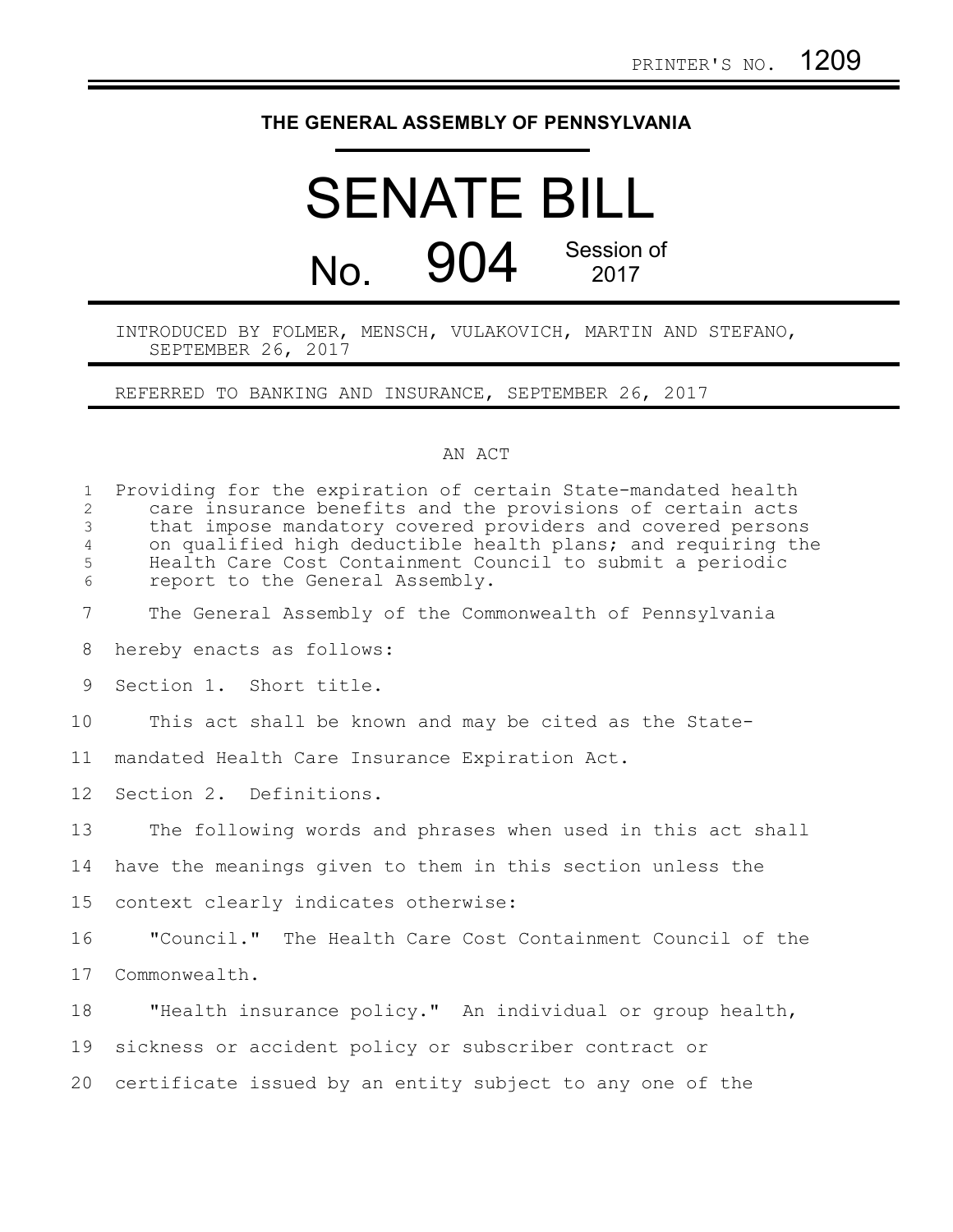following: 1

(1) The act of May 17, 1921 (P.L.682, No.284), known as The Insurance Company Law of 1921. 2 3

(2) The act of December 29, 1972 (P.L.1701, No.364), known as the Health Maintenance Organization Act. 4 5

(3) The act of May 18, 1976 (P.L.123, No.54), known as the Individual Accident and Sickness Insurance Minimum Standards Act. 6 7 8

(4) 40 Pa.C.S. Ch. 61 (relating to hospital plan corporations) or 63 (relating to professional health services plan corporations). 9 10 11

"Qualified high deductible health plan." A health insurance policy that would qualify as a high deductible health plan under section 223(c)(2) of the Internal Revenue Code of 1986 (Public Law 99-514, 26 U.S.C. § 223(c)(2)). 12 13 14 15

"State-mandated health care insurance benefit." The right, established by an act of the General Assembly, of an insured under a health insurance policy to receive reimbursement from the insurer of an expenditure or cost of a medical test, procedure or service related to the health of the insured, which test, procedure or service is provided by a medical provider. Section 3. Mandatory covered benefit expiration. 16 17 18 19 20 21 22

(a) Existing provisions affected.--Notwithstanding any other provision of law to the contrary, the State-mandated health care insurance benefits under the following provisions of law shall be inapplicable on and after January 1, 2018, as to qualified high deductible health plans: 23 24 25 26 27

Sections 602-A, 603-A and 2111(4) and (7) of the act of May 17, 1921 (P.L.682, No.284), known as The Insurance Company Law of 1921. 28 29 30

20170SB0904PN1209 - 2 -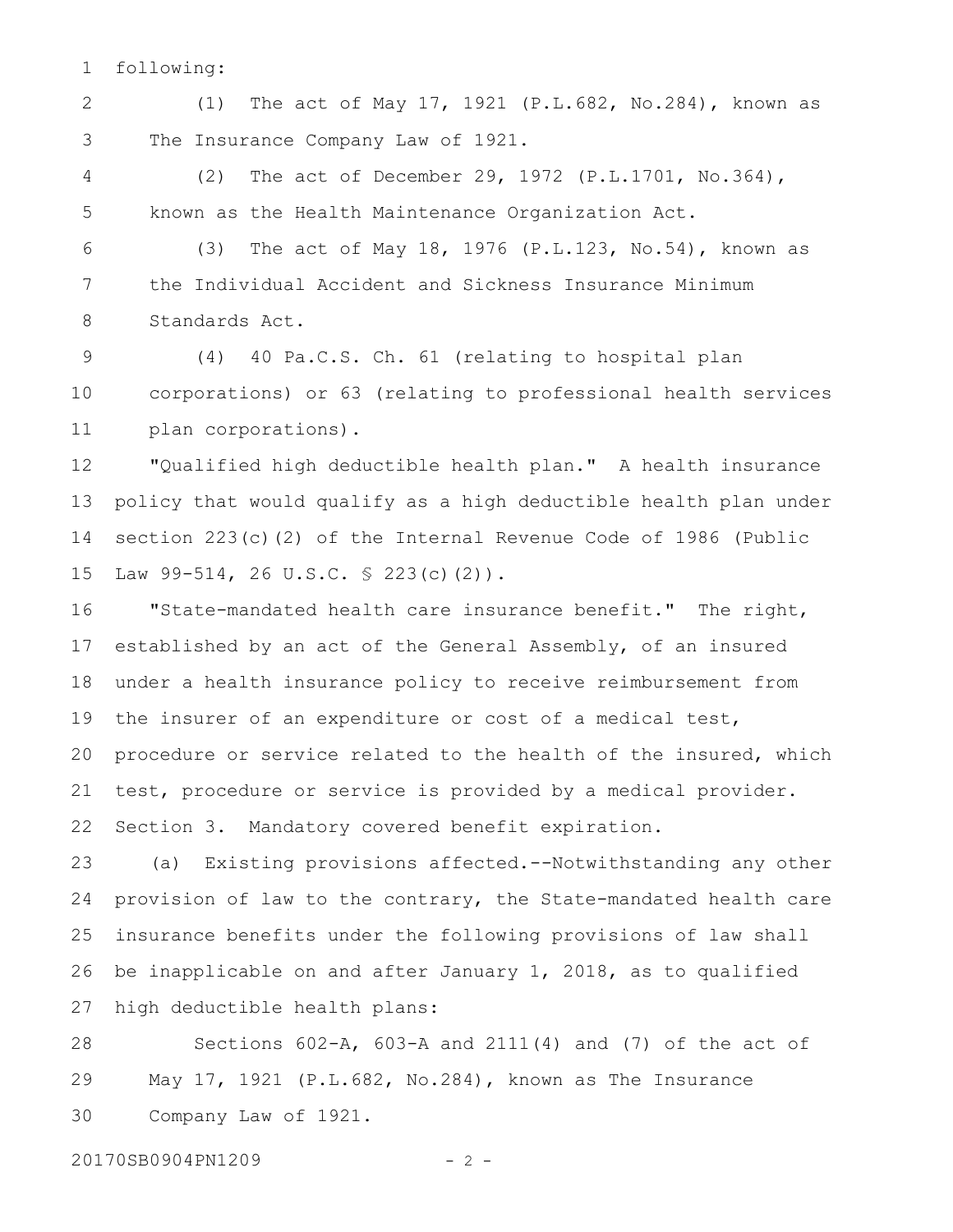Section 4 of the act of May 18, 1976 (P.L.123, No.54), known as the Individual Accident and Sickness Insurance Minimum Standards Act. 1 2 3

Section 4 of the act of December 19, 1986 (P.L.1737, No. 209), known as the Insurance Payment to Registered Nurse Law. Section 3 of the act of May 21, 1992 (P.L.239, No.35), known as the Childhood Immunization Insurance Act. 4 5 6 7

Section 4 of the act of April 22, 1994 (P.L.136, No.20), known as the Women's Preventative Health Services Act. 8 9

Section 3 of the act of July 2, 1996 (P.L.514, No.85), known as the Health Security Act. 10 11

Section 4 of the act of December 20, 1996 (P.L.1492, No. 191), known as the Medical Foods Insurance Coverage Act. 12 13

(b) Future provisions affected.--An act or part of an act of the General Assembly that is enacted after the effective date of this section and provides for the imposition of a State-mandated health care insurance benefit on qualified high deductible health plans shall expire five years after the effective date of the act or part of the act. 14 15 16 17 18 19

Section 4. Mandatory covered provider expiration. 20

(a) Existing provisions.--Notwithstanding any other provision of law to the contrary, the following provisions of law shall be inapplicable on and after January 1, 2018, as to qualified high deductible health plans: 21 22 23 24

The act of December 27, 1965 (P.L.1247, No.506), entitled "An act relating to the reimbursement or payments for providing and furnishing optometric services in contracts, certificates and policies by various insurance and other companies, and limiting the provisions in relation thereto." The act of August 12, 1971 (P.L.313, No.78), entitled "An 25 26 27 28 29 30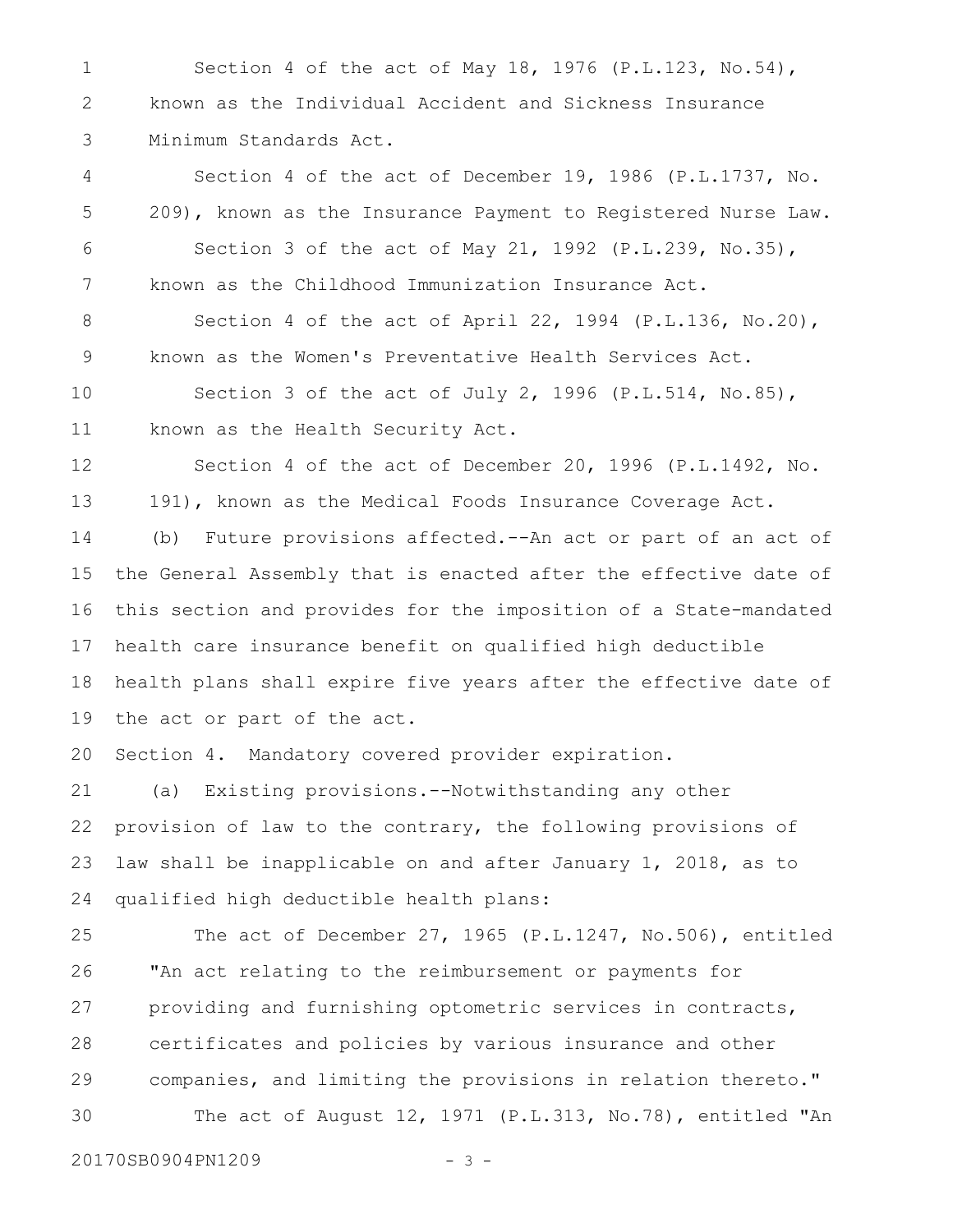act providing for elimination of discriminatory provisions relating to compensation for services and treatment under sickness and accident insurance contracts and providing for nondiscriminatory reimbursement of sickness and bodily injury claims thereunder." 1 2 3 4 5

The act of April 18, 1978 (P.L.33, No.16), entitled "An act providing reimbursement to insured by insurance company for services performed by a psychologist." 6 7 8

The act of December 23, 1981 (P.L.583, No.168), entitled "An act providing for reimbursement by insurance companies and others for facilities used by or for services performed by licensed certified nurse midwives." 9 10 11 12

The act of December 19, 1986 (P.L.1737, No.209), known as the Insurance Payment to Registered Nurse Law. 13 14

(b) Future provisions affected.--An act or part of an act of the General Assembly that is enacted after the effective date of this section and requires insurers of health or accident insurance to reimburse for services provided by any provider of medical services of any kind under qualified high deductible health plans shall expire five years after the effective date of the act or part of the act. 15 16 17 18 19 20 21

Section 5. Mandatory covered persons expiration. 22

(a) Existing provisions.--Notwithstanding any other provision of law to the contrary, the following provisions shall be inapplicable on and after January 1, 2018, as to qualified high deductible health plans: 23 24 25 26

Sections  $617(A)(9)$  and  $621.2(d)$  of the act of May 17, 1921 (P.L.682, No.284), known as The Insurance Company Law of 1921. 27 28 29

The act of August 1, 1975 (P.L.157, No.81), entitled "An 20170SB0904PN1209 - 4 -30